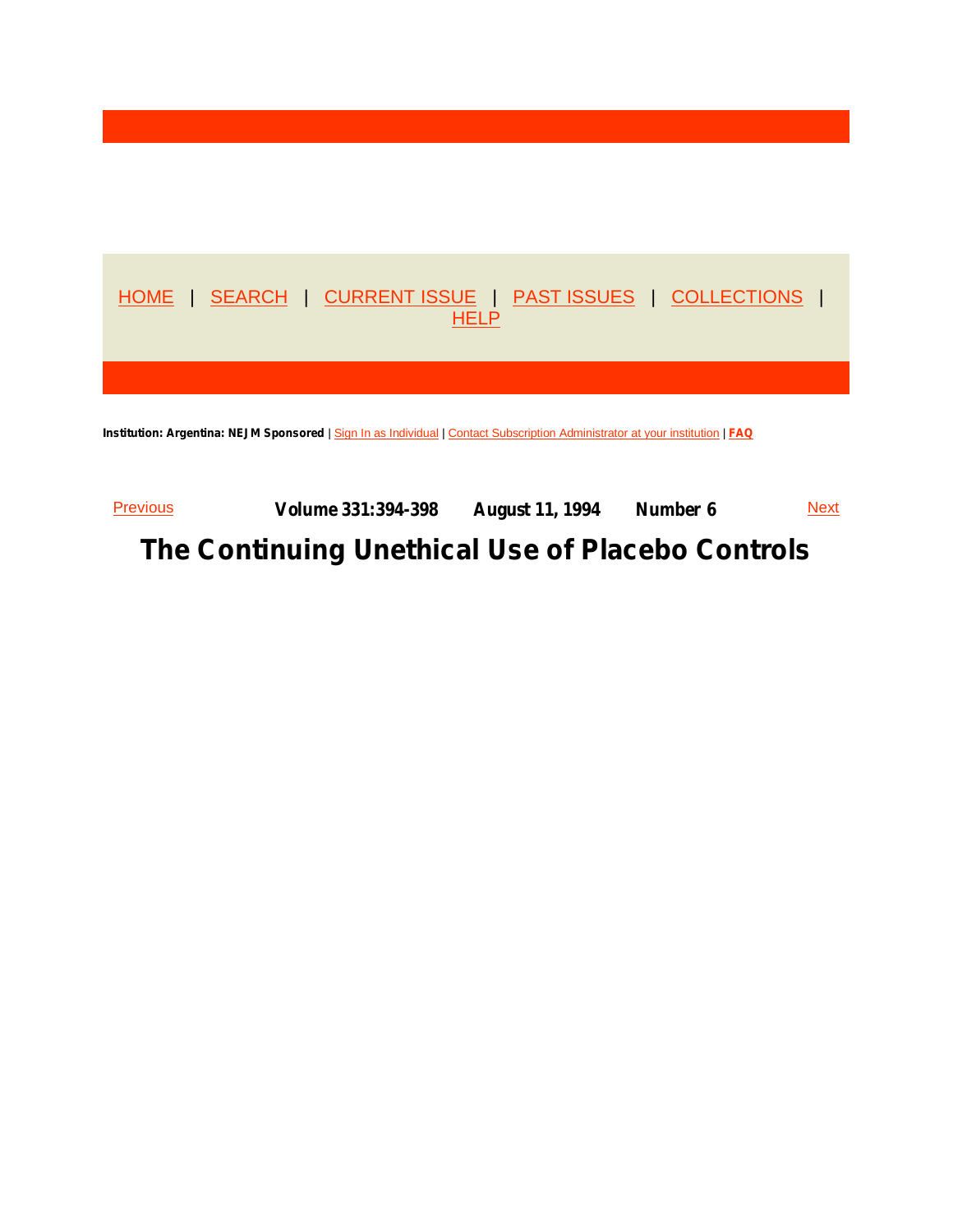Is it ethical to use a placebo? The answer to this question will depend, I suggest, upon whether there is already available an orthodox treatment of proved or accepted value. If there is such an orthodox treatment the question will hardly arise, for the doctor will wish to know whether a new treatment is more, or less, effective than the old, not that it is more effective than nothing.

 $-$  A. Bradford Hill $\frac{1}{2}$ 

Unaccountably, in these times of raised ethical consciousness, placebo treatments are still commonly used in medical research in circumstances in which their use is unethical. We refer not to the deceptive use of placebo, but to studies in which patients are informed that they may receive a placebo and then give their consent. Even so, such studies are unethical if patients are assigned a placebo instead of a therapy effective in treating their condition. Here we examine why this ethical breach persists and suggest ways to reduce it.

# The Ethics of Placebo Controls

The Nuremberg Code, "the cornerstone of modern human experimentation ethics,"<sup>2</sup> was formulated shortly after World War II in response to Nazi atrocities. The World Health Organization adopted a version of the code in 1964 as the Declaration of Helsinki<sup>3</sup>. The declaration elevates concern for the health and rights of individual patients in a study over concern for society, for future patients, or for science. "In any medical study," it asserts "every patient -- including those of a control group, if any -- should be assured of the best proven diagnostic and therapeutic method." $\frac{4}{3}$  This statement effectively proscribes the use of a placebo as control when a "proven" therapeutic method exists. The declaration also directs that a study that violates its precepts should not be accepted for publication.

#### [Table of Contents](http://content.nejm.org/content/vol331/issue6/index.shtml)

Related Letters to the Editor

[Find Similar Articles in the](http://content.nejm.org/cgi/search?qbe=nejm;331/6/394&journalcode=nejm&minscore=5000)  **[Journal](http://content.nejm.org/cgi/search?qbe=nejm;331/6/394&journalcode=nejm&minscore=5000)** [Notify a friend about this](http://content.nejm.org/cgi/mailafriend?url=http://content.nejm.org/cgi/content/short/331/6/394&title=The+Continuing+Unethical+Use+of+Placebo+Controls)  [article](http://content.nejm.org/cgi/mailafriend?url=http://content.nejm.org/cgi/content/short/331/6/394&title=The+Continuing+Unethical+Use+of+Placebo+Controls) Articles citing this article

#### [Add to Personal Archive](http://content.nejm.org/cgi/folders?action=addtofolder&wherefrom=JOURNALS&wrapped_id=nejm;331/6/394)

[Download to Citation](http://content.nejm.org/cgi/citmgr?gca=nejm;331/6/394)  **[Manager](http://content.nejm.org/cgi/citmgr?gca=nejm;331/6/394)** [Alert me when this article is](http://content.nejm.org/cgi/alerts/ctalert?alertType=citedby&addAlert=cited_by&saveAlert=no&cited_by_criteria_resid=nejm;331/6/394&return_type=article&return_url=%2Fcgi%2Fcontent%2Ffull%2F331%2F6%2F394%3Fijkey%3Da4cde8a4ec9f9fdc8d15ced82ce06c3b)  [cited](http://content.nejm.org/cgi/alerts/ctalert?alertType=citedby&addAlert=cited_by&saveAlert=no&cited_by_criteria_resid=nejm;331/6/394&return_type=article&return_url=%2Fcgi%2Fcontent%2Ffull%2F331%2F6%2F394%3Fijkey%3Da4cde8a4ec9f9fdc8d15ced82ce06c3b)

#### [Related Articles in Medline](http://content.nejm.org/cgi/external_ref?access_num=8028622&link_type=MED_NBRS)

Articles in Medline by Author: [Rothman, K. J.](http://content.nejm.org/cgi/external_ref?access_num=Rothman+KJ&link_type=AUTHORSEARCH) [Michels, K. B.](http://content.nejm.org/cgi/external_ref?access_num=Michels+KB&link_type=AUTHORSEARCH)

[Medline Citation](http://content.nejm.org/cgi/external_ref?access_num=8028622&link_type=PUBMED)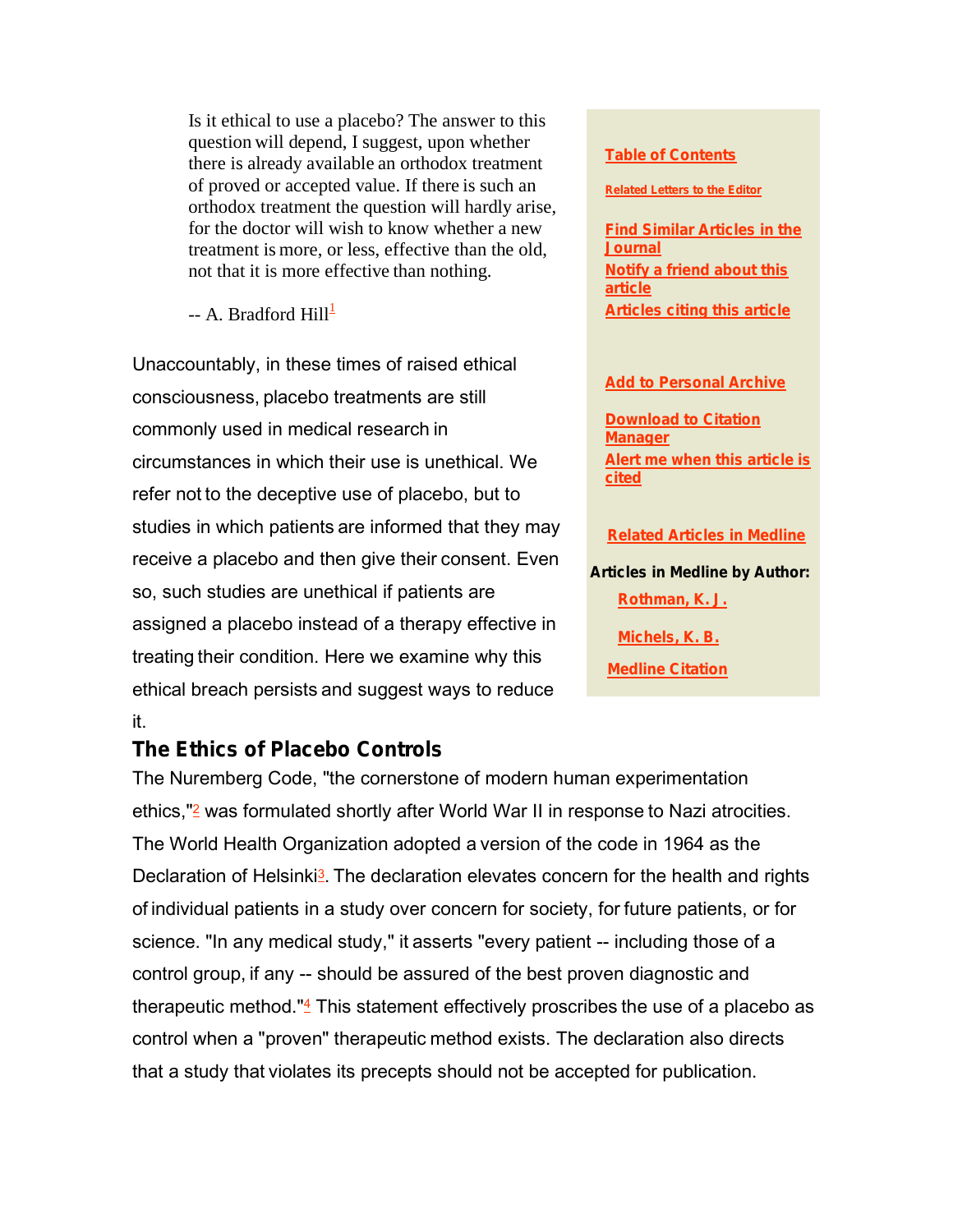Nevertheless, studies that breach this provision of the Declaration of Helsinki are still commonly conducted, with the full knowledge of regulatory agencies and institutional review boards. Although some are published in peer-reviewed medical journals, the declaration notwithstanding, many trials that are conducted in order to gain regulatory approval for new drugs or devices never reach libraries. Thus, there is no straightforward way to estimate how many trials are undertaken that involve the unethical use of placebos.

Below are a few examples from among those that have actually been published. Some of these examples might be challenged by specialists in the disciplines involved, who might argue that the use of placebo was justifiable in the case under discussion. In the aggregate, however, the examples indicate that patients in trials are often denied "best proven" treatments.

## Ivermectin Trial

In 1985 a group of investigators reported the efficacy of ivermectin to treat onchocerciasis, or river blindness $\frac{5}{2}$ . The investigators assigned some of the study participants to placebo when, according to the investigators themselves, the drug diethylcarbamazine had been "the standard therapy ... for over three decades." The study participants were illiterate Liberian seamen, some of whom indicated their "informed consent" by thumbprint.

## Rheumatoid Arthritis Trials

In recent years there have been numerous placebo-controlled trials of secondary treatments for rheumatoid arthritis. In many of these trials,  $6,7,8,9$  some enduring for years, all the patients were assigned to receive a primary therapy, such as a nonsteroidal antiinflammatory agent, and were then randomly assigned to receive either a new secondary treatment or a placebo in addition. New placebo trials of secondary treatments for arthritis continue to be proposed and conducted, even though many such trials have shown various secondary treatments to be more effective than placebo<sup>10</sup>. Participants who receive placebo in these studies are at risk for serious and irreversible degenerative changes that can, to some extent, be prevented.

## Antidepressant-Drug Trials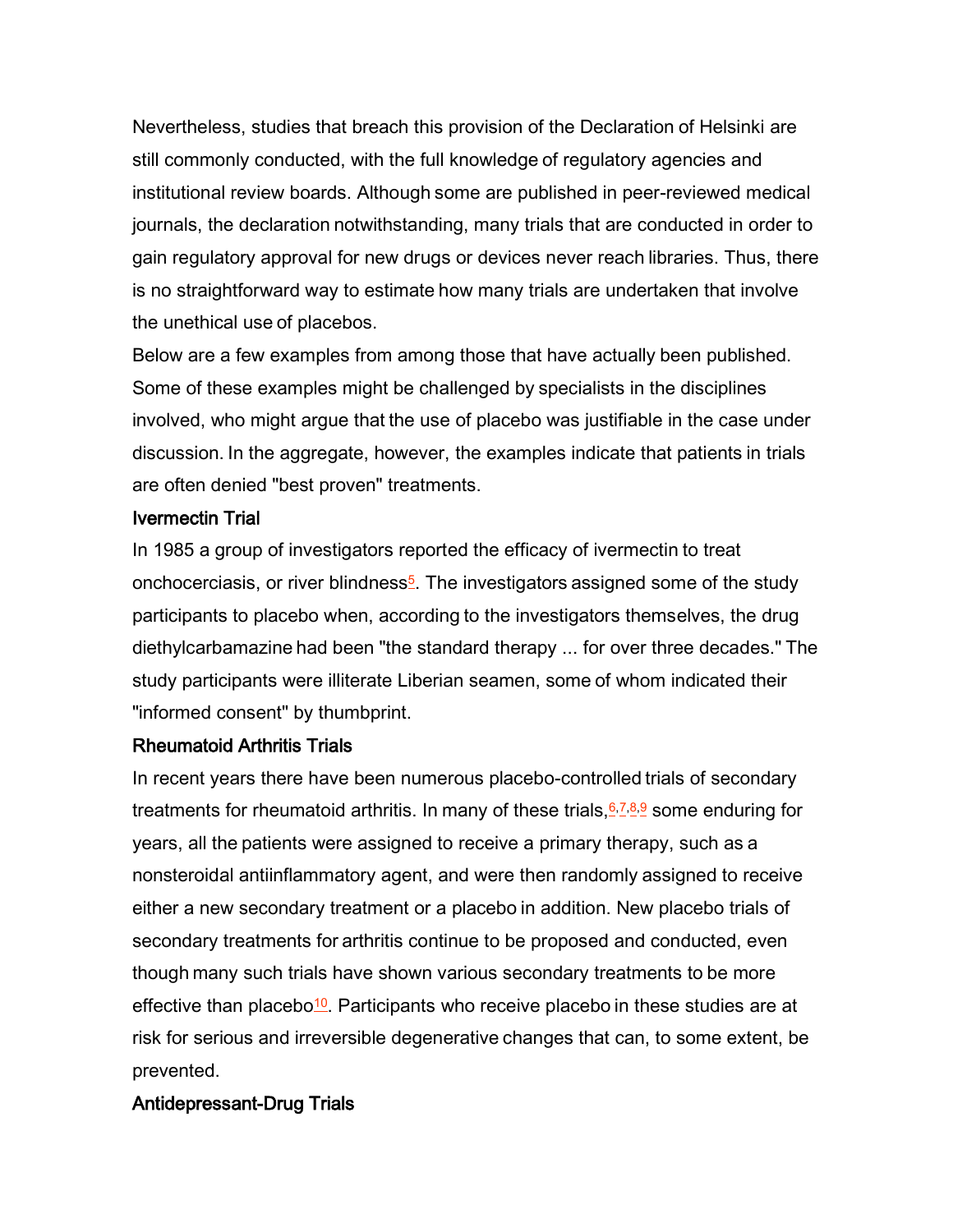A 1992 report of a randomized trial of treatment for major depression began with the statement "Effective antidepressant compounds have been available for over 30 years"<sup>11</sup>. Nevertheless, the investigators in that study assigned half the seriously depressed patients in the trial to receive placebo and the other half to receive paroxetine. Placebo controls are commonplace in trials of antidepressant drugs, despite the availability of therapies whose success is acknowledged<sup>12,13,14,15,16,17,18</sup>.

## Ondansetron Trials

Considerable advances have been made in controlling chemotherapy-induced emesis in recent years<sup>19</sup>. Several drugs are available for use singly or in combination; they include metoclopramide, phenothiazines, substituted benzamides, corticosteroids, and benzodiazepines<sup>20,21,22</sup>. Nevertheless, when a new agent, ondansetron, was tested, it was compared with placebo in several trials $23,24,25$ . (This use of placebo was criticized in an editorial accompanying the published report of one of the trials $\frac{26}{1}$ .

# Trials of Drugs for Congestive Heart Failure

Angiotensin-converting-enzyme inhibitors are accepted as a standard treatment for congestive heart failure $27$ . Although a number of these drugs have been approved, new ones, as well as other drugs for congestive heart failure, are commonly evaluated against placebo<sup>28,29,30</sup>.

# Antihypertensive-Drug Trials

Trials of new drugs for mild-to-moderate hypertension typically use placebo controls, despite the established efficacy of many agents in treating mild-tomoderate hypertension<sup>31,32,33</sup>. For example, in the introduction to a "dose-ranging" study of the calcium antagonist verapamil, <sup>33</sup> verapamil was described as "an effective antihypertensive drug, which is dose dependent, superior to placebo, comparable to or more effective than propranolol, and comparable with nifedipine." Despite these assertions, the investigators assigned some patients in the study to receive placebo.

# Placebo Controls and Drug Approval

In the United States, many drug studies are conducted to meet the requirements of the Food and Drug Administration (FDA) so that the drug can be marketed. The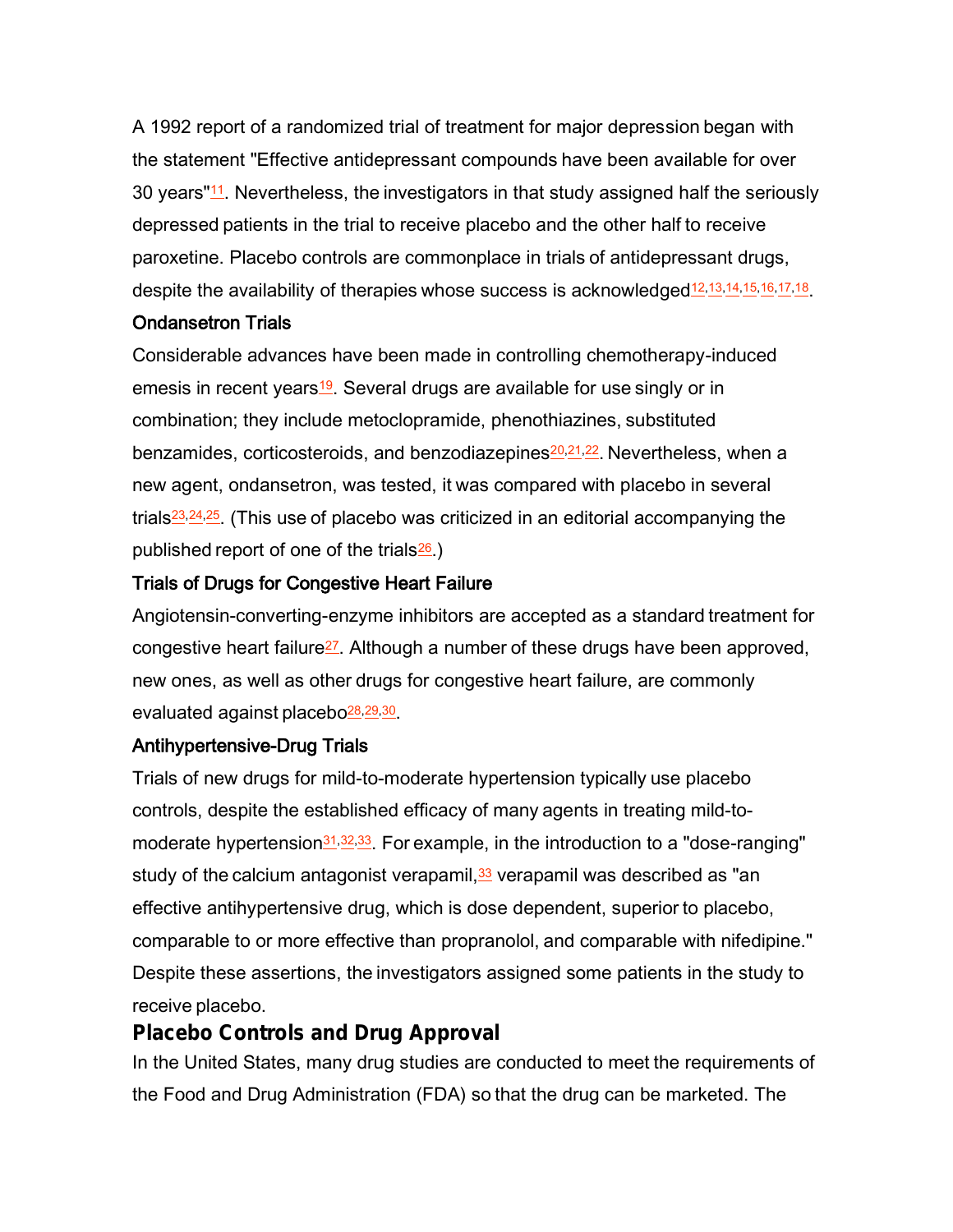Code of Federal Regulations under which the FDA operates is ambiguous about the acceptability of placebo controls. In one place it suggests that they should be avoided: "The test drug is compared with known effective therapy; for example, where the condition treated is such that administration of placebo or no treatment would be contrary to the interest of the patient." $\frac{34}{10}$  The regulations go on, however, to suggest including both placebo controls and active-treatment controls in a study: "An active treatment study may include additional treatment groups, however, such as a placebo control.  $\frac{34}{3}$ 

In practice, FDA officials consider placebo controls the "gold standard." Agency guidelines specify the study designs required to obtain approval for new drugs. Placebo controls are, in effect, required for disorders of moderate severity and pain, even when an alternative treatment is available. For example, in its "Guidelines for the Clinical Evaluation of Anti-Inflammatory and Antirheumatic Drugs,"<sup>35</sup> the FDA demands the inclusion of a placebo group when new-drug applications are submitted for fixed-dose combinations of nonsteroidal antiinflammatory drugs (NSAIDs) with codeine: "The combination must be shown to be superior to each component and the NSAID must be superior to placebo in order for the study to be persuasive." For the clinical evaluation of diseasemodifying antirheumatic drugs (DMARDs), placebo controls also appear necessary: "In order to develop the body of information necessary for approval of a DMARD, studies using the following different control groups should generally be conducted: Comparison of the drug with a placebo. . . ."

In at least one instance, the FDA refused to approve a new drug, a beta-blocker for use in angina pectoris, even though the application showed that the new drug had an effect similar to that of propranolol, an already approved drug. The application was rejected because the drug had not been tested against placebo, $36$  even though a placebo-controlled trial would have violated the Declaration of Helsinki. Is There a Scientific Rationale for Placebos?

The FDA is not alone in pushing for placebo controls. For example, a recent textbook on clinical drug trials advocates using them because "if a new drug has only been compared to an active control (without a placebo-controlled trial), this is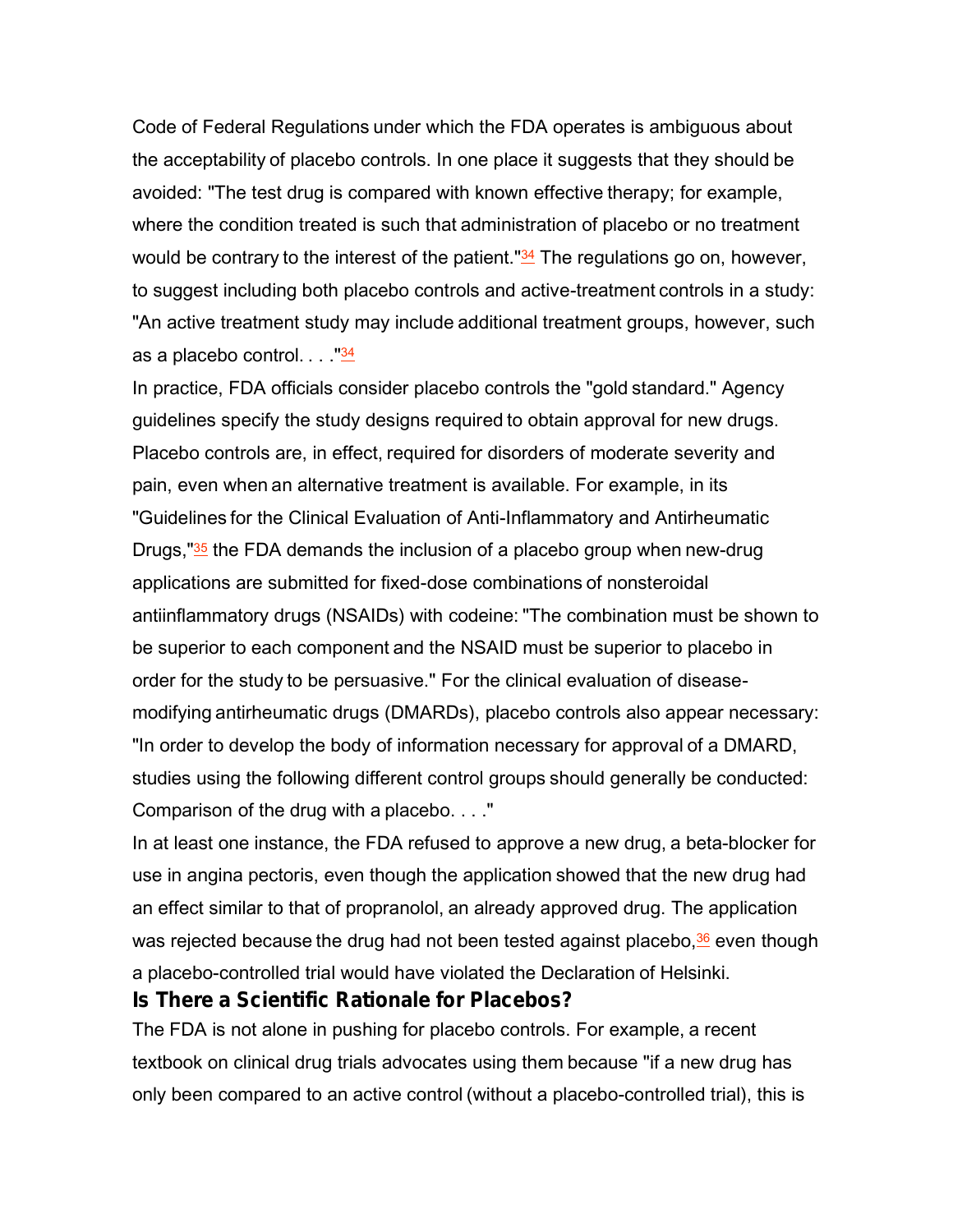not a convincing proof of efficacy (even if equivalence can be demonstrated)."<sup>37</sup> Without justification, such statements confer on placebo control a stature that ranks it with double blinding and randomization as a hallmark of good science. The randomized, controlled trial is well recognized as the most desirable type of study in which to evaluate a new treatment. This recognition acknowledges the essential role of comparison and the importance of randomization in enhancing the comparability of two or more treatment groups. Using a placebo for comparison controls for the psychological effects of receiving some treatment and also permits blinding. No scientific principle, however, requires the comparison in a trial to involve a placebo instead of, or in addition to, an active treatment. Why, then, are placebo controls considered important? Three arguments have been advanced, none of which withstands scrutiny.

#### Establishing a Reference Point

By allowing the investigator to determine whether a new treatment is better than nothing (beyond the psychological benefits of treatment), a placebo control offers a clear benchmark. After all, even if a new treatment is worse than an existing one, it may still be "effective" in that it is better than no treatment. On the other hand, as Hill pointed out in 1963, the essential medical question at issue is how the new treatment compares with the old one, not whether the new treatment is better than nothing1.

## Avoiding Difficult Decisions about Comparison Treatments

Determining whether one treatment is better than another is not always a straightforward matter. Beyond the question of efficacy, one can and should take into account unintended effects, interactions, costs, routes of administration, and other factors. Thus, it may appear simplistic to demand that the best proven treatment be chosen as the standard for comparison, if "best proven" refers only to efficacy. For some patients there may be advantages to a treatment that is inferior to a current standard with regard to efficacy but better with respect to cost or quality of life. For example, the adverse effects of some accepted treatments might offset the therapeutic benefits for some patients sufficiently that a placebo control would be ethically justified. This reasoning involves a complex decision that should be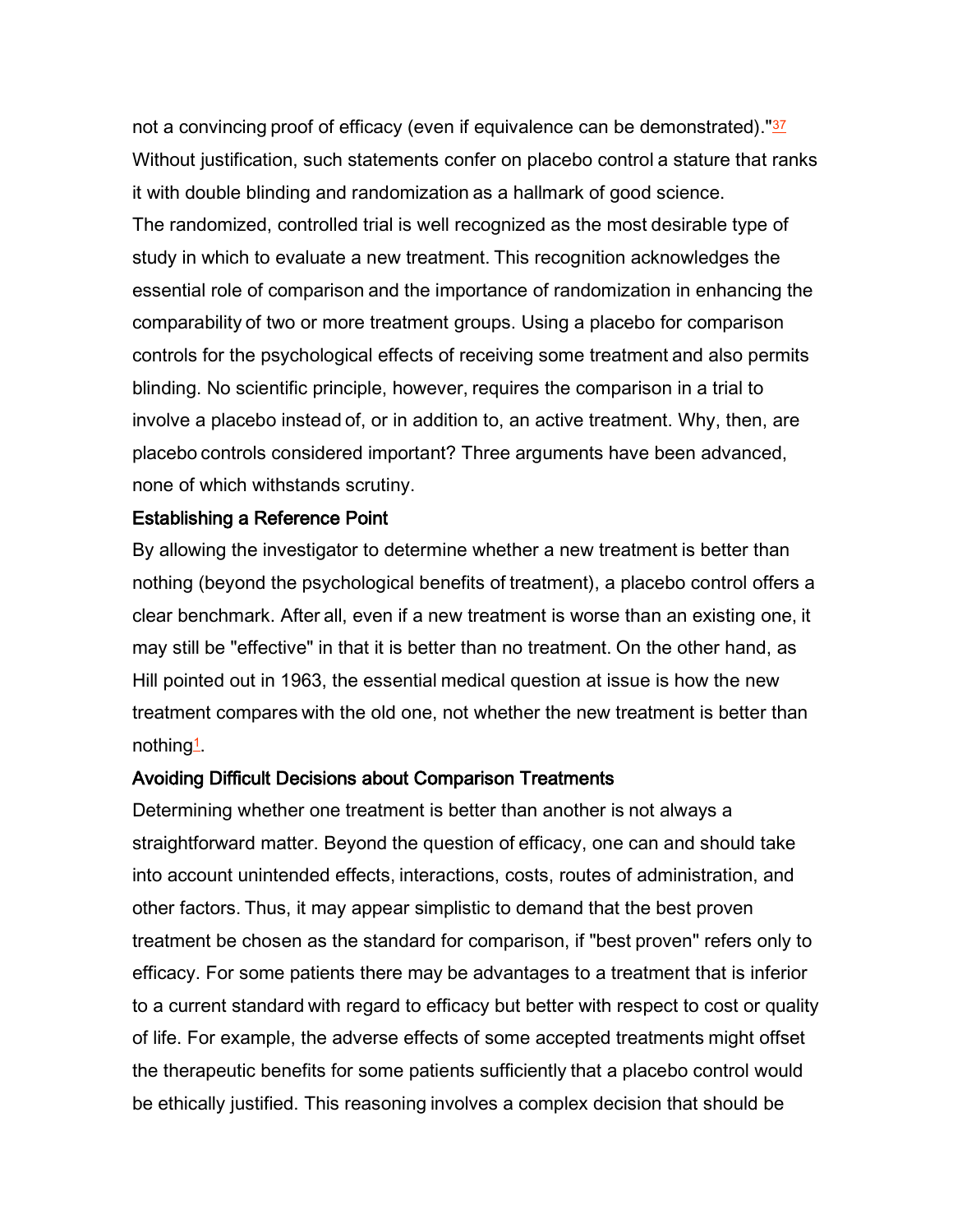defended in submitted research proposals and published reports. It is not justifiable, however, to assign placebo controls simply to avoid the complex decision of which treatment should be used as a standard. Investigators are ethically obliged to make such decisions.

## Bolstering Statistical Significance

One FDA scientist contends that placebo-controlled trials are superior to studies using an active treatment as the control because it is much easier to demonstrate a statistically significant effect in the former case<sup>36</sup>. The FDA relies heavily on statistical significance in judging the efficacy of new drugs<sup>36</sup>. Despite its popularity, however, this tool is not a good one for measuring efficacy $\frac{38,39,40,41,42}{2}$ . The significance of an association depends on two characteristics -- the strength of the association and its statistical variability. A weak effect can be "significant" if there is little statistical variability in its measurement, whereas a strong effect may not be "significant" if there is substantial variability in its measurement. Of the two characteristics, only the strength of the effect should be fundamental to the decision about approval of the drug. Ideally, statistical variability should be reduced nearly to zero when the magnitude of a drug effect is assessed, so that random error does not influence the assessment.

Unfortunately, the main way to reduce statistical variability is to conduct large studies, which are expensive. Statistical significance, on the other hand, can be obtained even in small studies, if the effect estimate is strong enough. When a placebo control is used instead of an effective treatment, the effect of a new drug appears large and may be statistically significant even in a small study. The scientific benefit, however, is illusory. Because the study is small, the measurement of the effect is subject to considerable statistical error. Thus, the actual size of the effect, even when a new drug is compared with placebo, remains obscure, and the study does not address the question of the effectiveness of the new treatment as compared with currently accepted treatments.

The small placebo-controlled studies fostered by the FDA benefit drug companies, which can more easily obtain approval of an inferior drug by comparing it with placebo than they can by testing it against a serious competitor. Smaller studies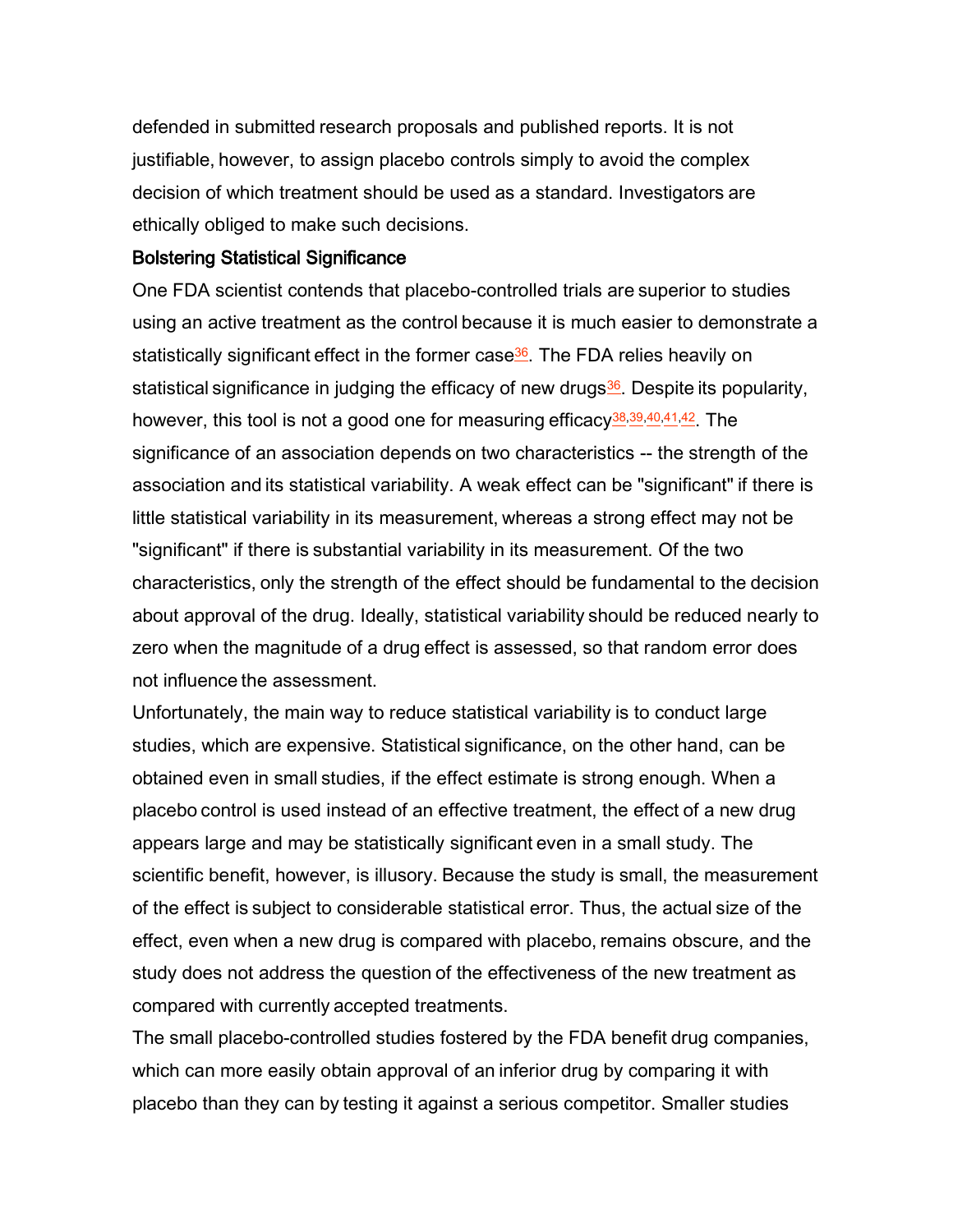are also cheaper. Unfortunately, the costs saved by the drug company are borne by patients, who receive placebos instead of effective treatments, and by the public at large, which is supplied with a drug of undetermined efficacy.

There is no sound scientific basis for these arguments on behalf of placebo controls. Furthermore, regardless of any apparent merit these arguments have, scientific considerations should not take precedence over ethical ones, even if the use of active controls requires more difficult decisions about study design, more costly studies, and more complicated analyses.

## Ethical Counterarguments

Two ethical arguments are sometimes advanced to justify the use of placebos when effective therapies exist. First, one can argue that withholding an accepted treatment may not lead to serious harm. For example, treating pain or nausea with a placebo may cause no long-term adverse effects, and the patient can call attention to any treatment failure or even choose to drop out of the study. Nevertheless, although withholding an accepted treatment may occasionally seem innocuous, allowing investigators to do so runs counter to the ethical principle that every patient, including those in a control group, should receive either the best available treatment or a new treatment thought to be as good or better. Instead, it concedes to individual investigators and to institutional review boards the right to determine how much discomfort or temporary disability patients should endure for the purpose of research. Ethical codes in medical experimentation have been developed expressly to shield patients from such vulnerability.

The second justification offered is that of informed consent. This argument says that if patients are fully informed about the risks of entering a trial and still agree to participate, there is no reason to prevent them from doing so. The ethical burden is passed directly to the patients. Informed consent is always desirable, but investigators should not put patients in a position in which their health and wellbeing could be compromised, even if the patients agree. There are several reasons. Despite the best efforts to inform patients, they will rarely if ever be as well informed about their treatment options as their physicians $43$ . Moreover, even informed patients may not be disinterested enough to decide rationally whether it is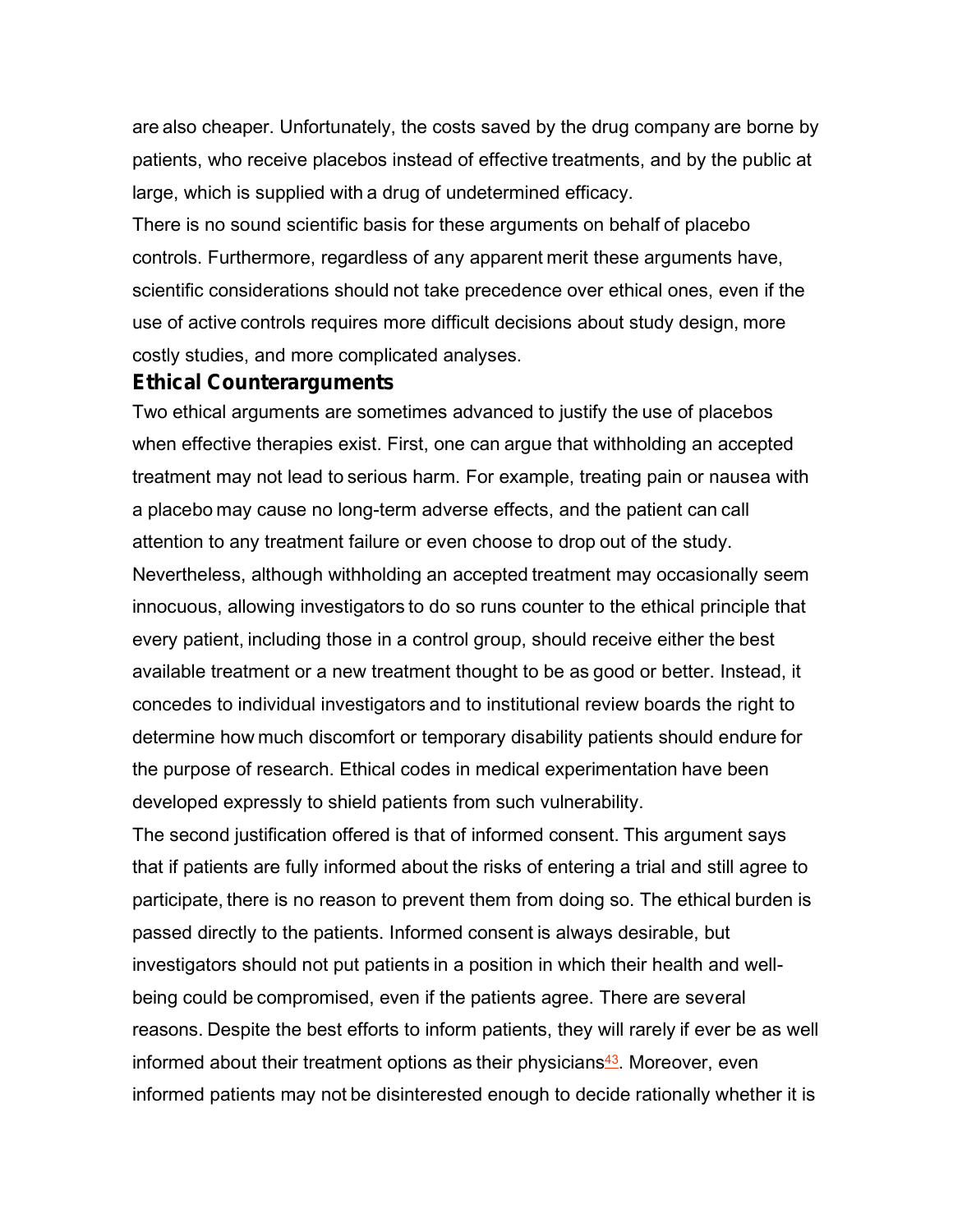tolerable to be deprived of an accepted treatment. Finally, patients are given the choice of participating in a trial or not, but they are given no choice about which treatments will be studied. It may be more desirable to a patient to be a part of the trial than to decline to participate, but it might have been preferable to be in a different trial that did not have a placebo arm.

#### Recommendations

Placebo is likely to continue to be used in place of an effective control until all parties to such studies are held strictly accountable for the ethical conduct of the research. We recognize that in some situations an accepted treatment may not be better than placebo for a given indication and that arguments can be made to justify the use of placebo instead of an existing treatment. The burden of justification, however, should fall not on critics but on those responsible for the research, including investigators, regulatory agencies, research sponsors, institutional review boards, and journal editors. All these parties should adhere to the precept that patients ought not to face unnecessary pain or disease on account of a medical experiment, and they should question the ethical legitimacy of using placebos in any experiment. Investigators should be routinely required by regulatory agencies, institutional review boards, and funding agencies to justify in writing the use of placebos in any study that uses them. This explanation should be part of all proposals, protocols, and published papers. Editors should be vigilant about questioning the use of placebos in experiments involving humans; regardless of assertions authors make about institutional review, editors should always require authors to justify in their manuscripts any use of placebo controls.

The change needed most is the enforcement of ethical guidelines at regulatory agencies, such as the FDA, which review research that may never be published. The FDA should conduct an ethical review of every study submitted to it. Any study proposing to use placebos in place of effective treatments without making a persuasive ethical justification should be disapproved. Studies involving unethical use of placebos should be ignored in the drug-approval process. Above all, scientific imperatives should never be weighed against established ethical canons.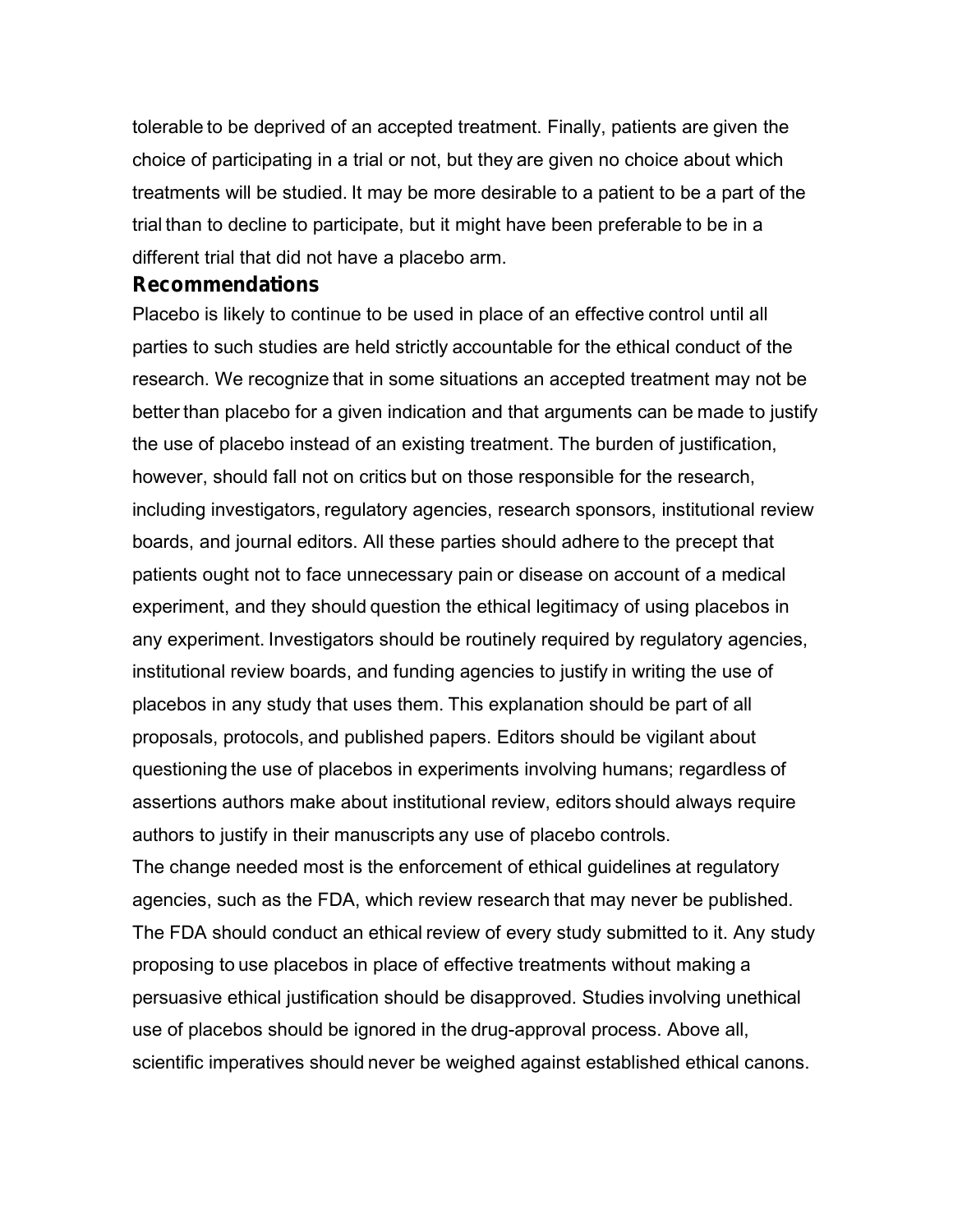Kenneth J. Rothman, Dr.P.H. Boston University School of Public Health Boston, MA 02118

Karin B. Michels, M.S., M.P.H. Harvard University School of Public Health Boston, MA 02115 References

- 1. Hill AB. Medical ethics and controlled trials. BMJ 1963;1:1043-1049.
- 2. Grodin MA. Historical origins of the Nuremberg Code. In: Annas GJ, Grodin MA, eds. The Nazi doctors and the Nuremberg Code: human rights in human experimentation. New York: Oxford University Press, 1992:121-44.
- 3. Appendix 3. In: Annas GJ, Grodin MA, eds. The Nazi doctors and the Nuremberg Code: human rights in human experimentation. New York: Oxford University Press, 1992:331-42.
- 4. Declaration of Helsinki IV, World Medical Association, 41st World Medical Assembly, Hong Kong, September 1989. In: Annas GJ, Grodin MA, eds. The Nazi doctors and the Nuremberg Code: human rights in human experimentation. New York: Oxford University Press, 1992:339-42.
- 5. Greene BM, Taylor HR, Cupp EW, et al. Comparison of ivermectin and diethylcarbamazine in the treatment of onchocerciasis. N Engl J Med 1985;313:133- 138[.\[Abstract\]](http://content.nejm.org/cgi/ijlink?linkType=ABST&journalCode=nejm&resid=313/3/133)
- 6. Tugwell P, Bombardier C, Gent M, et al. Low-dose cyclosporin versus placebo in patients with rheumatoid arthritis. Lancet 1990;335:1051-1055[.\[Medline\]](http://content.nejm.org/cgi/external_ref?access_num=1970370&link_type=MED)
- 7. Johnsen V, Borg G, Trang LE, Berg E, Brodin U. Auranofin (SK&F) in early rheumatoid arthritis: results from a 24-month double-blind, placebo-controlled study: effect on clinical and biochemical assessments. Scand J Rheumatol 1989;18:251-260[.\[Medline\]](http://content.nejm.org/cgi/external_ref?access_num=2688083&link_type=MED)
- 8. Williams HJ, Ward JR, Dahl SL, et al. A controlled trial comparing sulfasalazine, gold sodium thiomalate, and placebo in rheumatoid arthritis. Arthritis Rheum 1988;31:702-713[.\[Medline\]](http://content.nejm.org/cgi/external_ref?access_num=2898244&link_type=MED)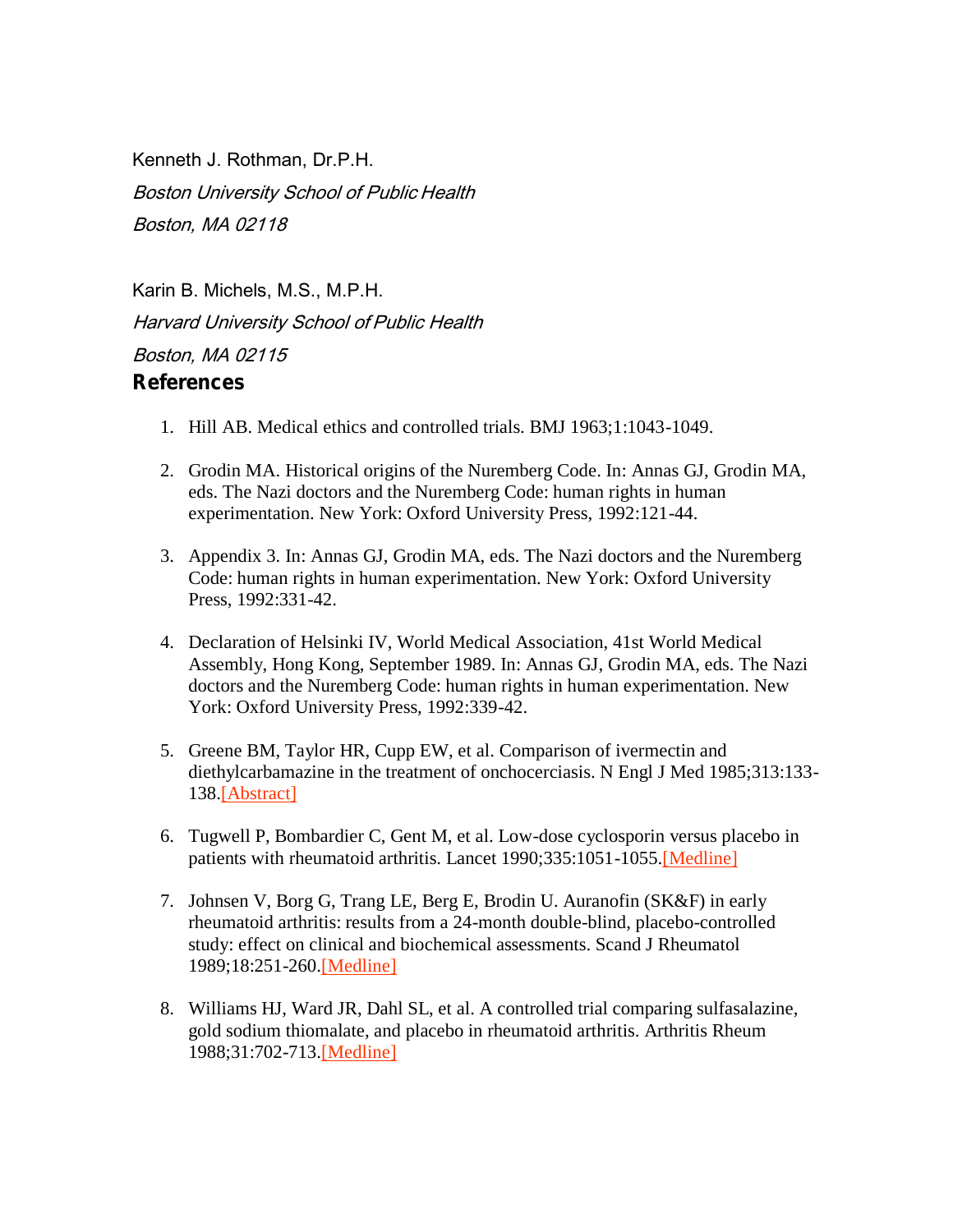- 9. Trentham DE, Dynesius-Trentham RA, Orav EJ, et al. Effects of oral administration of type II collagen on rheumatoid arthritis. Science 1993;261:1727-1730[.\[Medline\]](http://content.nejm.org/cgi/external_ref?access_num=8378772&link_type=MED)
- 10. Felson DT, Anderson JJ, Meenan RF. The comparative efficacy and toxicity of second-line drugs in rheumatoid arthritis: results of two metaanalyses. Arthritis Rheum 1990;33:1449-1461[.\[Medline\]](http://content.nejm.org/cgi/external_ref?access_num=1977391&link_type=MED)
- 11. Rickels K, Amsterdam J, Clary C, Fox I, Schweizer E, Weise C. The efficacy and safety of paroxetine compared with placebo in outpatients with major depression. J Clin Psychiatry 1992;53:Suppl:30-32[.\[Medline\]](http://content.nejm.org/cgi/external_ref?access_num=1531820&link_type=MED)
- 12. Kiev A. A double-blind, placebo-controlled study of paroxetine in depressed outpatients. J Clin Psychiatry 1992;53:Suppl:27-29[.\[Medline\]](http://content.nejm.org/cgi/external_ref?access_num=1531818&link_type=MED)
- 13. Smith WT, Glaudin V. A placebo-controlled trial of paroxetine in the treatment of major depression. J Clin Psychiatry 1991;53:Suppl:36-39.
- 14. Fabre LF. Buspirone in the management of major depression: a placebo-controlled comparison. J Clin Psychiatry 1990;51:Suppl:55-61[.\[Medline\]](http://content.nejm.org/cgi/external_ref?access_num=2211570&link_type=MED)
- 15. Amsterdam JD, Dunner DL, Fabre LF, Kiev A, Rush AJ, Goodman LI. Doubleblind placebo-controlled, fixed dose trial of minaprine in patients with major depression. Pharmacopsychiatry 1989;22:137-143[.\[Medline\]](http://content.nejm.org/cgi/external_ref?access_num=2668978&link_type=MED)
- 16. Silverstone T. Moclobemide -- placebo controlled trials. Int Clin Psychopharmacol 1993;7:133-136[.\[Medline\]](http://content.nejm.org/cgi/external_ref?access_num=8468433&link_type=MED)
- 17. Fabre LF. Double-blind multi-center study comparing the safety and efficacy of sertratine with placebo in major depression. Presented at the Fifth World Congress of Biological Psychiatry, Florence, Italy, June 1991. abstract.
- 18. Bowden CL, Brugger AM, Swann AC, et al. Efficacy of divalproex vs lithium and placebo in the treatment of mania. JAMA 1994;271:918-924[.\[Abstract\]](http://content.nejm.org/cgi/ijlink?linkType=ABST&journalCode=jama&resid=271/12/918)
- 19. Gralla RJ, Tyson LB, Kris MG, Clark RA. The management of chemotherapyinduced nausea and vomiting. Med Clin North Am 1987;71:289-301[.\[Medline\]](http://content.nejm.org/cgi/external_ref?access_num=3546981&link_type=MED)
- 20. Cunningham D, Evans C, Gazet J-C, et al. Comparison of antiemetic efficacy of domperidone, metoclopramide, and dexamethasone in patients receiving outpatient chemotherapy regimens. BMJ 1987;295:250-250[.\[Medline\]](http://content.nejm.org/cgi/external_ref?access_num=3115394&link_type=MED)
- 21. Cox R, Newman CE, Leyland MJ. Metoclopramide in the reduction of nausea and vomiting associated with combined chemotherapy. Cancer Chemother Pharmacol 1982;8:133-135[.\[Medline\]](http://content.nejm.org/cgi/external_ref?access_num=7046974&link_type=MED)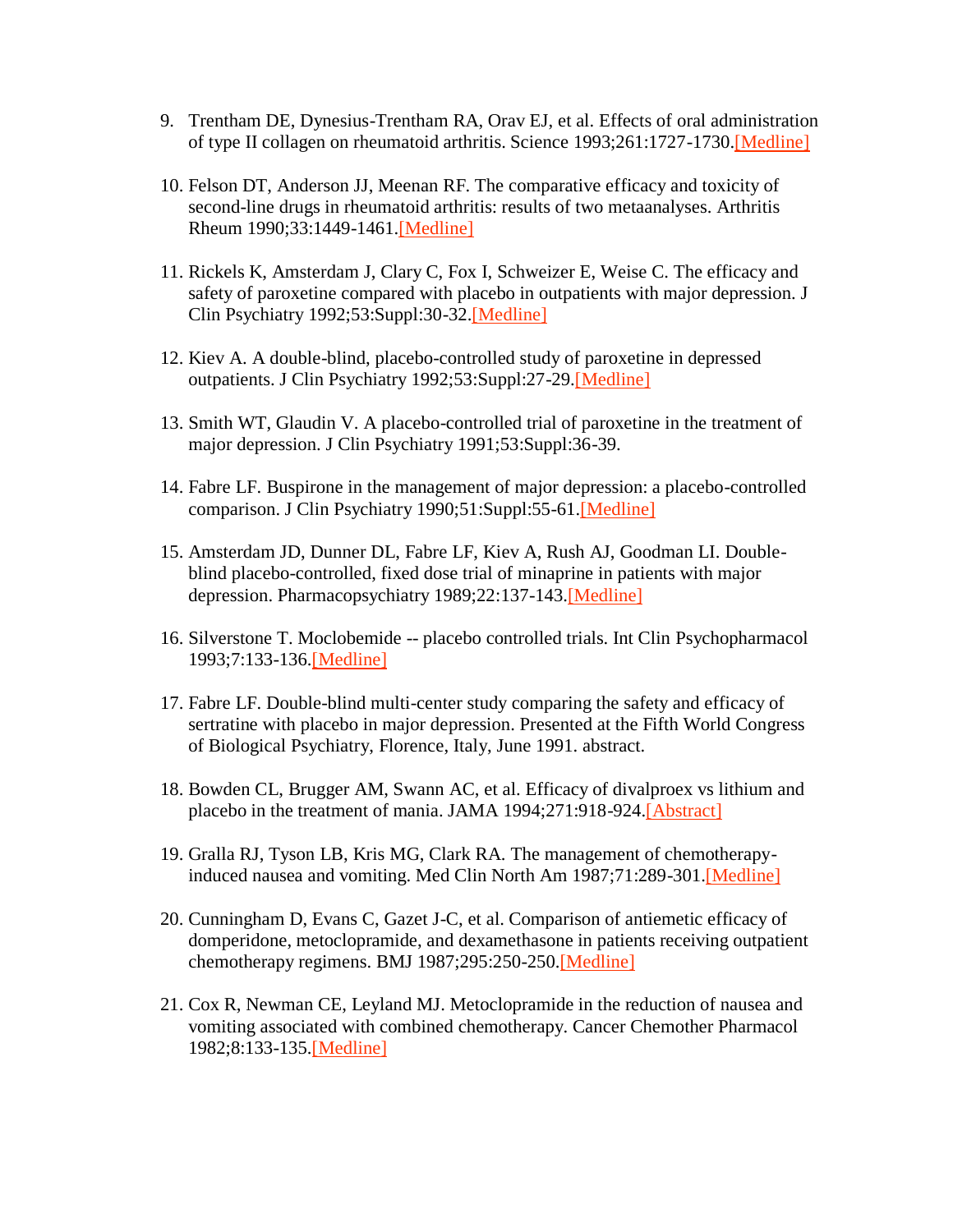- 22. Edge SB, Funkhouser WK, Berman A, et al. High-dose oral and intravenous metoclopramide in doxorubicin/cyclophosphamide-induced emesis: a randomized double-blind study. Am J Clin Oncol 1987;10:257-263[.\[Medline\]](http://content.nejm.org/cgi/external_ref?access_num=3296734&link_type=MED)
- 23. Beck TM, Ciociola AA, Jones SE, et al. Efficacy of oral ondansetron in the prevention of emesis in outpatients receiving cyclophosphamide-based chemotherapy. Ann Intern Med 1993;118:407-413[.\[Medline\]](http://content.nejm.org/cgi/external_ref?access_num=8439113&link_type=MED)
- 24. Gandara DR, Harvey WH, Monaghan GG, et al. The delayed-emesis syndrome from cisplatin: phase III evaluation of ondansetron versus placebo. Semin Oncol 1992;19:Suppl:67-71.
- 25. Cubeddu LX, Hoffmann IS, Fuenmayor NT, Finn AL. Efficacy of ondansetron (GR 38032F) and the role of serotonin in cisplatin-induced nausea and vomiting. N Engl J Med 1990;322:810-816[.\[Abstract\]](http://content.nejm.org/cgi/ijlink?linkType=ABST&journalCode=nejm&resid=322/12/810)
- 26. Citron ML. Placebos and principles: a trial of ondansetron. Ann Intern Med 1993;118:470-471[.\[Medline\]](http://content.nejm.org/cgi/external_ref?access_num=8439123&link_type=MED)
- 27. Braunwald E. ACE inhibitors -- a cornerstone of the treatment of heart failure. N Engl J Med 1991;325:351-353[.\[Medline\]](http://content.nejm.org/cgi/external_ref?access_num=2057038&link_type=MED)
- 28. Kelbaek H, Agner E, Wroblewski H, Vasehus Madsen P, Marving J. Angiotensin converting enzyme inhibition at rest and during exercise in congestive heart failure. Eur Heart J 1993;14:692-695[.\[Medline\]](http://content.nejm.org/cgi/external_ref?access_num=8508863&link_type=MED)
- 29. Packer M, Narahara KA, Elkayam U, et al. Double-blind, placebo-controlled study of the efficacy of flosequinan in patients with chronic heart failure. J Am Coll Cardiol 1993;22:65-72[.\[Medline\]](http://content.nejm.org/cgi/external_ref?access_num=8509565&link_type=MED)
- 30. Cowley AJ, McEntegart DJ. Placebo-controlled trial of flosequinan in moderate heart failure: the possible importance of aetiology and method of analysis in the interpretation of the results of heart failure trials. Int J Cardiol 1993;38:167- 175[.\[Medline\]](http://content.nejm.org/cgi/external_ref?access_num=8454379&link_type=MED)
- 31. Svetkey LP, Brobyn R, Deedwania P, Graham RM, Morganroth J, Klotman PE. Double-blind comparison of doxazosin, nadolol, and placebo in patients with mildto-moderate hypertension. Curr Ther Res 1988;43:969-78.
- 32. Torvik D, Madsbu HP. Multicentre 12-week double-blind comparison of doxazosin, prazosin and placebo in patients with mild to moderate essential hypertension. Br J Clin Pharmacol 1986;21:Suppl 1:69S-75S[.\[Medline\]](http://content.nejm.org/cgi/external_ref?access_num=2939870&link_type=MED)
- 33. Carr AA, Bottini PB, Prisant LM, et al. Once-daily verapamil in the treatment of mild-to-moderate hypertension: a double-blind placebo-controlled dose-ranging study. J Clin Pharmacol 1991;31:144-150[.\[Medline\]](http://content.nejm.org/cgi/external_ref?access_num=2010560&link_type=MED)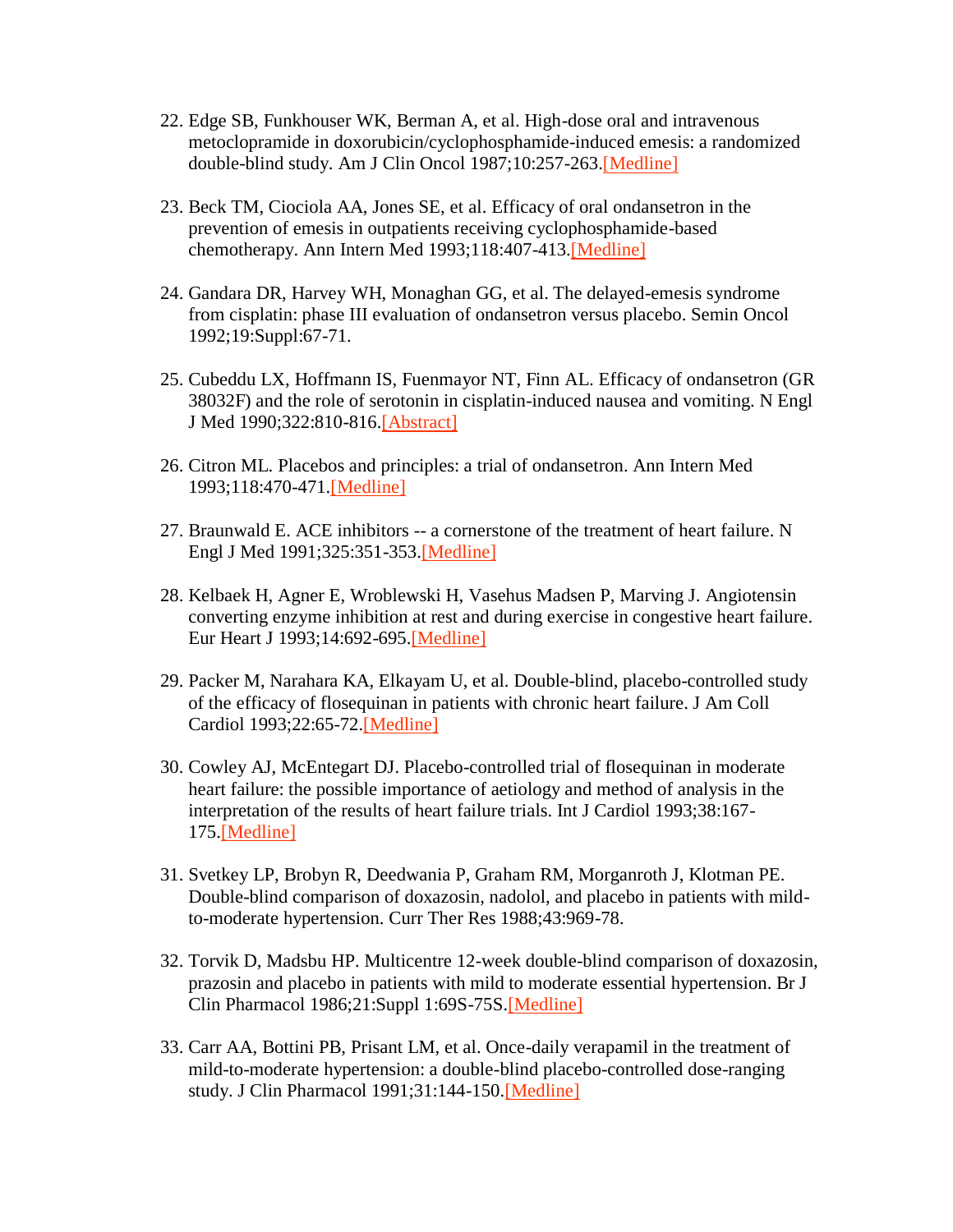- 34. Code of Federal Regulations, Food and Drugs, 21. Parts 300 to 499. Revised as of April 1, 1993. Section 314.126. Washington, D.C.: Government Printing Office, 1987.
- 35. Guidelines for the clinical evaluation of anti-inflammatory and antirheumatic drugs. Washington, D.C.: Department of Health and Human Services, 1988.
- 36. Temple R. Government viewpoint of clinical trials. Drug Inf J 1982;:10-17.
- 37. Spriet A, Dupin-Spriet T, Simon P. Choice of the comparator: placebo or active drug? In: Methodology of clinical drug trials. 2nd ed. New York: Karger, 1994.
- 38. Salsburg DS. The religion of statistics as practiced in medical journals. Am Stat 1985;39:220-3.
- 39. Gardner MJ, Altman DG. Confidence intervals rather than P values: estimation rather than hypothesis testing. BMJ 1986;292:746-750[.\[Medline\]](http://content.nejm.org/cgi/external_ref?access_num=3082422&link_type=MED)
- 40. Rothman KJ. Significance questing. Ann Intern Med 1986;105:445-447[.\[Medline\]](http://content.nejm.org/cgi/external_ref?access_num=3740684&link_type=MED)
- 41. Walker AM. Reporting the results of epidemiologic studies. Am J Public Health 1986;76:556-558[.\[Medline\]](http://content.nejm.org/cgi/external_ref?access_num=3963285&link_type=MED)
- 42. Savitz DA. Is statistical significance testing useful in interpreting data? Reprod Toxicol 1993;7:95-100[.\[CrossRef\]](http://content.nejm.org/cgi/external_ref?access_num=10.1016/0890-6238(93)90073-G&link_type=DOI)[\[Medline\]](http://content.nejm.org/cgi/external_ref?access_num=8499671&link_type=MED)
- 43. Cassileth BR, Zupkis RV, Sutton-Smith K, March V. Informed consent -- why are its goals imperfectly realized? N Engl J Med 1980;302:896-900[.\[Abstract\]](http://content.nejm.org/cgi/ijlink?linkType=ABST&journalCode=nejm&resid=302/16/896)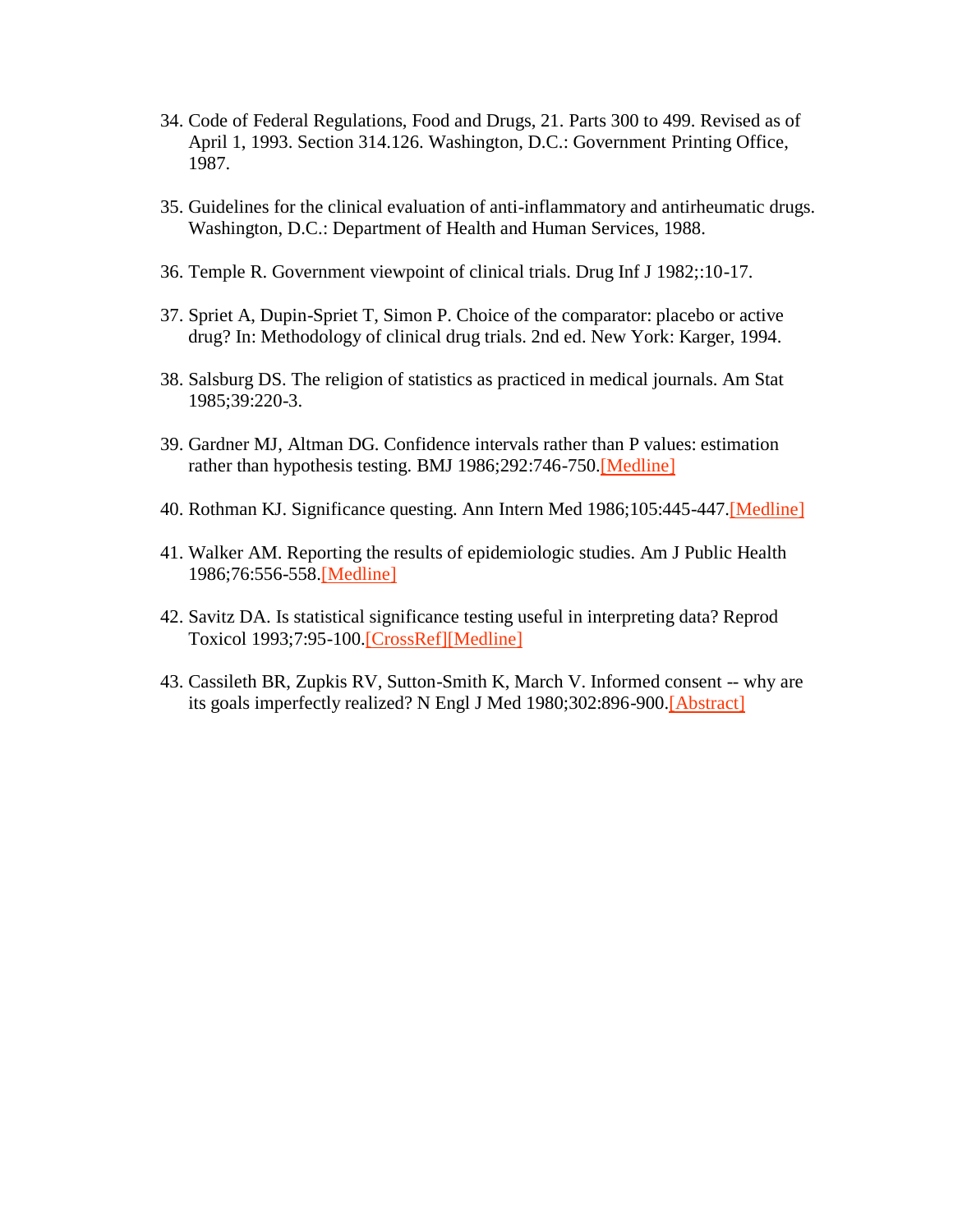# Related Letters:

[The Use of Placebo Controls](http://content.nejm.org/cgi/content/short/332/1/60) Schechter C., Cagliano S., Traversa G., Taylor H. R., Nash S. D., Gilbert E. M., Packer M., Cleophas T. J.M., Pohl R., Balon R., Denny W. F., Sramek J. J., Cutler N. R., Solomon D. A., Rothman K. J., Michels K. B. [Extract](http://content.nejm.org/cgi/content/extract/332/1/60) | [Full Text](http://content.nejm.org/cgi/content/full/332/1/60) N Engl J Med 1995; 332:60-62, Jan 5, 1995. Correspondence

# This article has been cited by

# other articles:

Beydoun, A., Kutluay, E. (2003). Conversion to monotherapy: Clinical trials in patients with refractory partial seizures. *Neurology* 60: S13-25 [\[Abstract\]](http://www.neurology.org/cgi/content/abstract/60/11_suppl_4/S13) [\[Full Text\]](http://www.neurology.org/cgi/content/full/60/11_suppl_4/S13)

Pickar, D., Bartko, J. J. (2003). Effect Size of Symptom Status in Withdrawal of Typical Antipsychotics and Subsequent Clozapine Treatment in Patients With Treatment-Resistant Schizophrenia. *Am. J. Psychiatry* 160: 1133-1138 [\[Abstract\]](http://ajp.psychiatryonline.org/cgi/content/abstract/160/6/1133) [\[Full Text\]](http://ajp.psychiatryonline.org/cgi/content/full/160/6/1133)

[Table of Contents](http://content.nejm.org/content/vol331/issue6/index.shtml)

Related Letters to the Editor

[Find Similar Articles in the](http://content.nejm.org/cgi/search?qbe=nejm;331/6/394&journalcode=nejm&minscore=5000)  [Journal](http://content.nejm.org/cgi/search?qbe=nejm;331/6/394&journalcode=nejm&minscore=5000) [Notify a friend about this](http://content.nejm.org/cgi/mailafriend?url=http://content.nejm.org/cgi/content/short/331/6/394&title=The+Continuing+Unethical+Use+of+Placebo+Controls)  [article](http://content.nejm.org/cgi/mailafriend?url=http://content.nejm.org/cgi/content/short/331/6/394&title=The+Continuing+Unethical+Use+of+Placebo+Controls)

[Add to Personal Archive](http://content.nejm.org/cgi/folders?action=addtofolder&wherefrom=JOURNALS&wrapped_id=nejm;331/6/394)

[Download to Citation](http://content.nejm.org/cgi/citmgr?gca=nejm;331/6/394)  **[Manager](http://content.nejm.org/cgi/citmgr?gca=nejm;331/6/394)** [Alert me when this article is](http://content.nejm.org/cgi/alerts/ctalert?alertType=citedby&addAlert=cited_by&saveAlert=no&cited_by_criteria_resid=nejm;331/6/394&return_type=article&return_url=%2Fcgi%2Fcontent%2Ffull%2F331%2F6%2F394%3Fijkey%3Da4cde8a4ec9f9fdc8d15ced82ce06c3b)  [cited](http://content.nejm.org/cgi/alerts/ctalert?alertType=citedby&addAlert=cited_by&saveAlert=no&cited_by_criteria_resid=nejm;331/6/394&return_type=article&return_url=%2Fcgi%2Fcontent%2Ffull%2F331%2F6%2F394%3Fijkey%3Da4cde8a4ec9f9fdc8d15ced82ce06c3b)

[Related Articles in Medline](http://content.nejm.org/cgi/external_ref?access_num=8028622&link_type=MED_NBRS)

Articles in Medline by Author:

[Rothman, K. J.](http://content.nejm.org/cgi/external_ref?access_num=Rothman+KJ&link_type=AUTHORSEARCH)

[Michels,](http://content.nejm.org/cgi/external_ref?access_num=Michels+KB&link_type=AUTHORSEARCH) K. B.

[Medline Citation](http://content.nejm.org/cgi/external_ref?access_num=8028622&link_type=PUBMED)

Lauer, M. S., Topol, E. J. (2003). Clinical Trials--Multiple Treatments, Multiple End Points, and Multiple Lessons. *JAMA* 289: 2575-2577 [\[Full Text\]](http://jama.ama-assn.org/cgi/content/full/289/19/2575)

Storosum, J. G., van Zwieten, B. J., Wohlfarth, T., de Haan, L., Khan, A., van den Brink, W. (2003). Suicide Risk in Placebo vs Active Treatment in Placebo-Controlled Trials for Schizophrenia. *Arch Gen Psychiatry* 60: 365-368 [\[Abstract\]](http://archpsyc.ama-assn.org/cgi/content/abstract/60/4/365) [\[Full Text\]](http://archpsyc.ama-assn.org/cgi/content/full/60/4/365)

Knopman, D., Kahn, J., Miles, S. (1998). Clinical Research Designs for Emerging Treatments for Alzheimer Disease: Moving Beyond Placebo-Controlled Trials. *Arch Neurol* 55: 1425-1429 [\[Abstract\]](http://archneur.ama-assn.org/cgi/content/abstract/55/11/1425) [\[Full Text\]](http://archneur.ama-assn.org/cgi/content/full/55/11/1425)

Karlawish, J. H. T., Whitehouse, P. J. (1998). Is the Placebo Control Obsolete in a World After Donepezil and Vitamin E?. *Arch Neurol* 55: 1420-1424 [\[Abstract\]](http://archneur.ama-assn.org/cgi/content/abstract/55/11/1420) [\[Full Text\]](http://archneur.ama-assn.org/cgi/content/full/55/11/1420)

Miller, F. G., Pickar, D., Rosenstein, D. L. (1999). Addressing Ethical Issues in the Psychiatric Research Literature. *Arch Gen Psychiatry* 56: 763-764 [\[Full Text\]](http://archpsyc.ama-assn.org/cgi/content/full/56/8/763) Rabins, P. V., Black, B. S., Roca, R., German, P., McGuire, M., Robbins, B., Rye, R., Brant, L. (2000). Effectiveness of a Nurse-Based Outreach Program for Identifying and Treating Psychiatric Illness in the Elderly. *JAMA* 283: 2802-2809 [\[Abstract\]](http://jama.ama-assn.org/cgi/content/abstract/283/21/2802) [\[Full Text\]](http://jama.ama-assn.org/cgi/content/full/283/21/2802)

Emanuel, E. J., Wendler, D., Grady, C. (2000). What Makes Clinical Research Ethical?. *JAMA* 283: 2701-2711 [\[Abstract\]](http://jama.ama-assn.org/cgi/content/abstract/283/20/2701) [\[Full Text\]](http://jama.ama-assn.org/cgi/content/full/283/20/2701)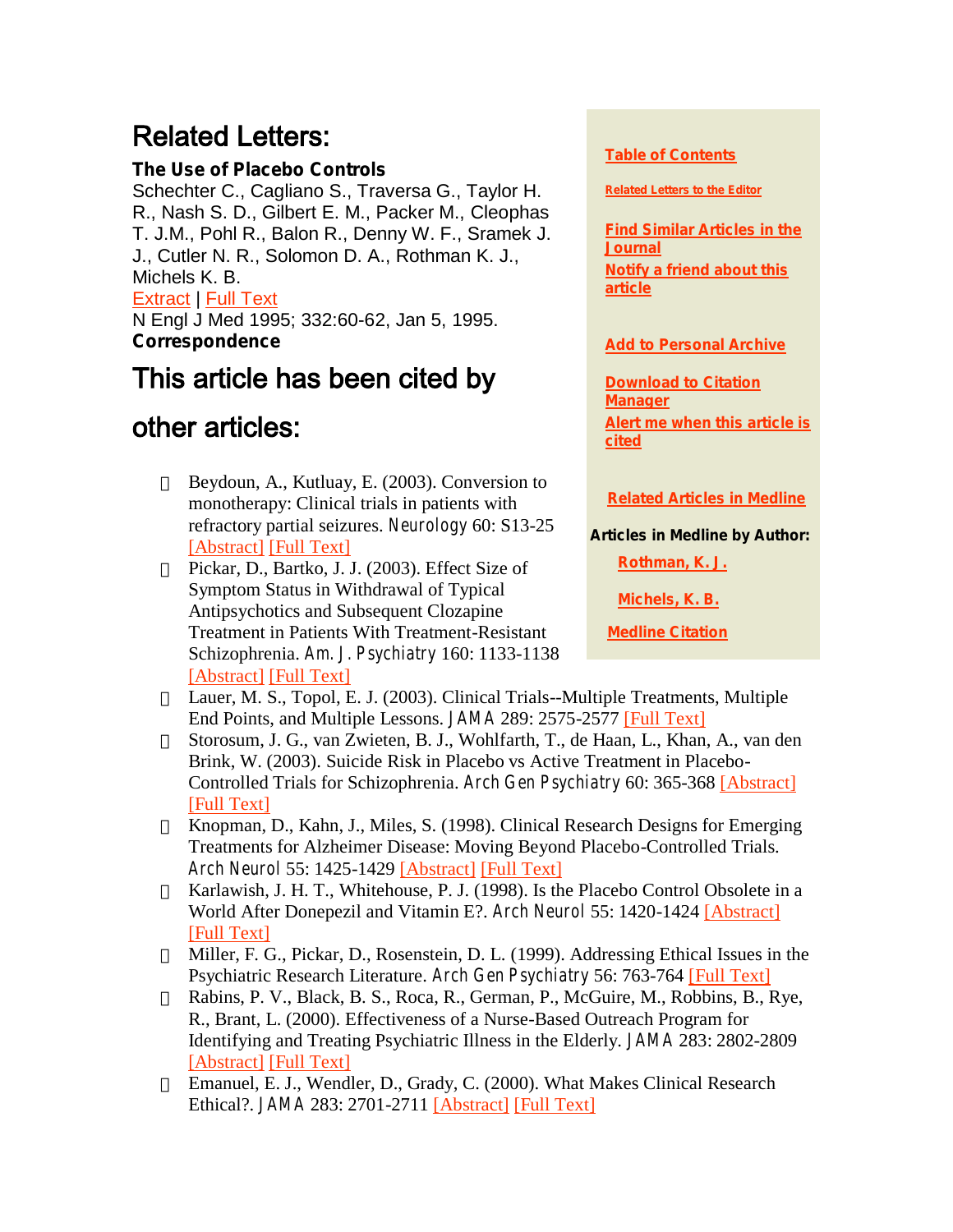Michels, K. B. (2000). The Placebo Problem Remains. *Arch Gen Psychiatry* 57: 321-322 [\[Full Text\]](http://archpsyc.ama-assn.org/cgi/content/full/57/4/321)

Leber, P. (2000). Placebo Controls: No News Is Good News. *Arch Gen Psychiatry* 57: 319-320 [\[Full Text\]](http://archpsyc.ama-assn.org/cgi/content/full/57/4/319)

Preston, R. A., Materson, B. J., Reda, D. J., Williams, D. W. (2000). Placebo-Associated Blood Pressure Response and Adverse Effects in the Treatment of Hypertension: Observations From a Department of Veterans Affairs Cooperative Study. *Arch Intern Med* 160: 1449-1454 [\[Abstract\]](http://archinte.ama-assn.org/cgi/content/abstract/160/10/1449) [\[Full Text\]](http://archinte.ama-assn.org/cgi/content/full/160/10/1449)

Carpenter, W. T. Jr., Appelbaum, P. S., Levine, R. J. (2003). The Declaration of Helsinki and Clinical Trials: A Focus on Placebo-Controlled Trials in

Schizophrenia. *Am. J. Psychiatry* 160: 356-362 [\[Abstract\]](http://ajp.psychiatryonline.org/cgi/content/abstract/160/2/356) [\[Full Text\]](http://ajp.psychiatryonline.org/cgi/content/full/160/2/356)

Bekelman, J. E., Li, Y., Gross, C. P. (2003). Scope and Impact of Financial Conflicts of Interest in Biomedical Research: A Systematic Review. *JAMA* 289: 454-465 [\[Abstract\]](http://jama.ama-assn.org/cgi/content/abstract/289/4/454) [\[Full Text\]](http://jama.ama-assn.org/cgi/content/full/289/4/454)

Kupfer, D. J., Frank, E. (2002). Placebo in Clinical Trials for Depression: Complexity and Necessity. *JAMA* 287: 1853-1854 [\[Full Text\]](http://jama.ama-assn.org/cgi/content/full/287/14/1853)

Walsh, B. T., Seidman, S. N., Sysko, R., Gould, M. (2002). Placebo Response in Studies of Major Depression: Variable, Substantial, and Growing. *JAMA* 287: 1840- 1847 [\[Abstract\]](http://jama.ama-assn.org/cgi/content/abstract/287/14/1840) [\[Full Text\]](http://jama.ama-assn.org/cgi/content/full/287/14/1840)

Miller, F. G., Shorr, A. F. (2002). Unnecessary Use of Placebo Controls: The Case of Asthma Clinical Trials. *Arch Intern Med* 162: 1673-1677 [\[Full Text\]](http://archinte.ama-assn.org/cgi/content/full/162/15/1673)

JAINER, A. K., ONALAJA, O.A. (2003). Consolidated Standard of Reporting Trials Guidelines. *Am. J. Psychiatry* 160: 191-192 [\[Full Text\]](http://ajp.psychiatryonline.org/cgi/content/full/160/1/191-b)

Naldi, L. (2002). Alefacept for Psoriasis: Promising Drug, Open Questions. *Arch Dermatol* 138: 1238-1240 [\[Full Text\]](http://archderm.ama-assn.org/cgi/content/full/138/9/1238)

Charney, D. S., Nemeroff, C. B., Lewis, L., Laden, S. K., Gorman, J. M., Laska, E. M., Borenstein, M., Bowden, C. L., Caplan, A., Emslie, G. J., Evans, D. L., Geller, B., Grabowski, L. E., Herson, J., Kalin, N. H., Keck, P. E. Jr, Kirsch, I., Krishnan, K. R. R., Kupfer, D. J., Makuch, R. W., Miller, F. G., Pardes, H., Post, R.,

Reynolds, M. M., Roberts, L., Rosenbaum, J. F., Rosenstein, D. L., Rubinow, D. R., Rush, A. J., Ryan, N. D., Sachs, G. S., Schatzberg, A. F., Solomon, S., for the

Consensus Development Panel, (2002). National Depressive and Manic-Depressive Association Consensus Statement on the Use of Placebo in Clinical Trials of Mood Disorders. *Arch Gen Psychiatry* 59: 262-270 [\[Abstract\]](http://archpsyc.ama-assn.org/cgi/content/abstract/59/3/262) [\[Full Text\]](http://archpsyc.ama-assn.org/cgi/content/full/59/3/262)

Campbell, C., Jainer, A. K., Michelson, D. (2002). Is it ethical to use a placebo? \* Author's reply. *Br J Psychiatry* 180: 548-549 [\[Full Text\]](http://bjp.rcpsych.org/cgi/content/full/180/6/548)

(2002). Debat sur l'utilisation des placebos controles. *Can Med Assoc J* 166: 575- 575 [\[Full Text\]](http://www.cmaj.ca/cgi/content/full/166/5/575)

(2002). The better-than-nothing idea: debating the use of placebo controls. *Can Med Assoc J* 166: 573-573 [\[Full Text\]](http://www.cmaj.ca/cgi/content/full/166/5/573)

Emanuel, E. J., Miller, F. G. (2001). The Ethics of Placebo-Controlled Trials -- A Middle Ground. *N Engl J Med* 345: 915-919 [\[Full Text\]](http://content.nejm.org/cgi/content/full/345/12/915)

Storosum, J. G., van Zwieten, B. J., van den Brink, W., Gersons, B. P.R., Broekmans, A. W. (2001). Suicide Risk in Placebo-Controlled Studies of Major Depression. *Am. J. Psychiatry* 158: 1271-1275 [\[Abstract\]](http://ajp.psychiatryonline.org/cgi/content/abstract/158/8/1271) [\[Full Text\]](http://ajp.psychiatryonline.org/cgi/content/full/158/8/1271)

Malone, R. P., Simpson, G. M. (1998). Psychopharmacology : Use of Placebos in Clinical Trials Involving Children and Adolescents. *PS* 49: 1413-1417 [\[Full Text\]](http://psychservices.psychiatryonline.org/cgi/content/full/49/11/1413)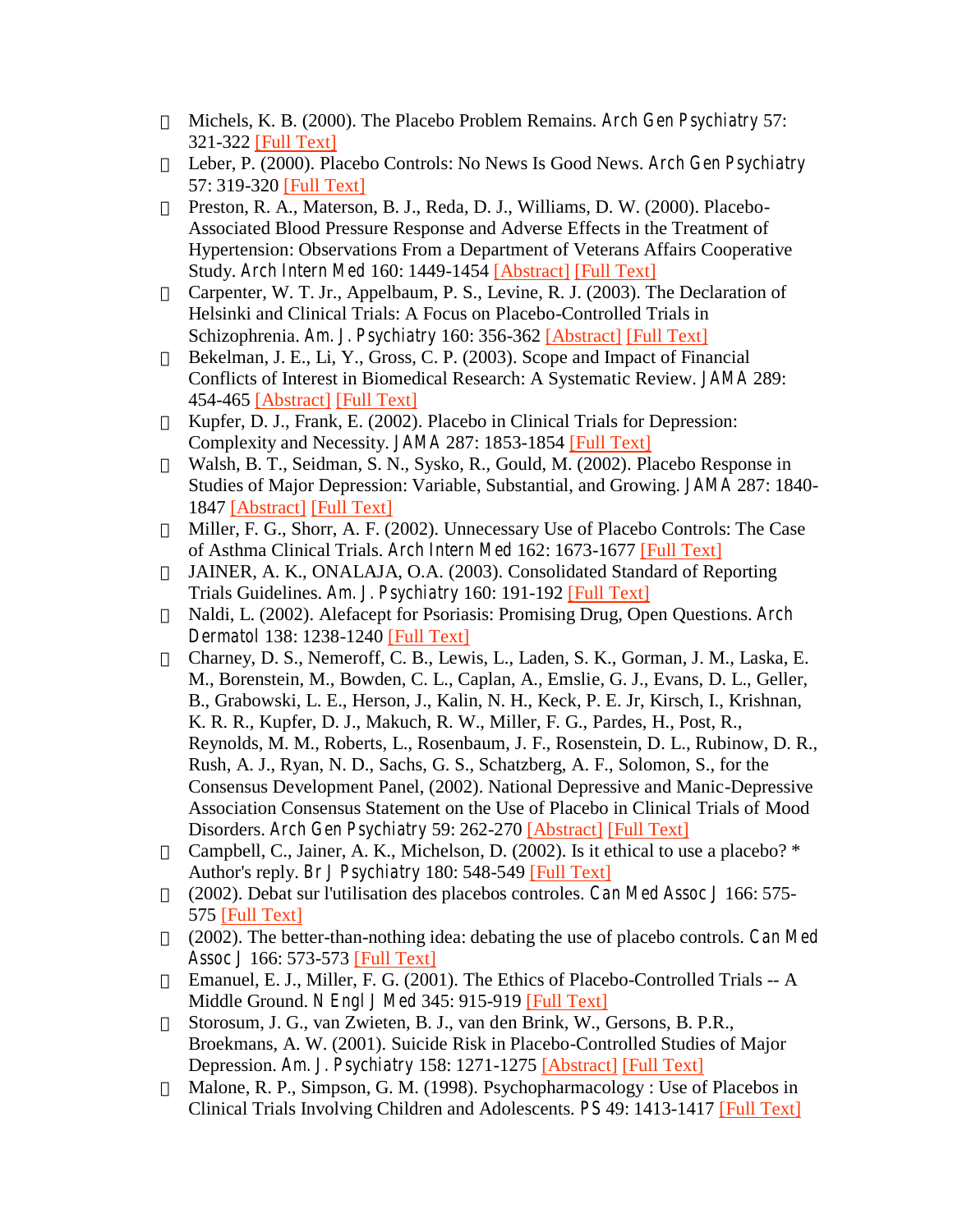Orentlicher, D. (2001). Placebo-Controlled Trials of New Drugs: Ethical Considerations. *Diabetes Care* 24: 771-772 [\[Full Text\]](http://care.diabetesjournals.org/cgi/content/full/24/4/771)

FUSON, R. L., SHERMAN, M., VAN VLEET, J., WENDT, T. (1997). Current Concepts Review - The Conduct of Orthopaedic Clinical Trials. *J Bone Joint Surg* 79: 1089-98 [\[Full Text\]](http://www.ejbjs.org/cgi/content/full/79/7/1089)

Cicardi, M., Agostoni, A. (1996). Hereditary Angioedema. *N Engl J Med* 334: 1666-1667 [\[Full Text\]](http://content.nejm.org/cgi/content/full/334/25/1666)

Schechter, C., Cagliano, S., Traversa, G., Taylor, H. R., Nash, S. D., Gilbert, E. M., Packer, M., Cleophas, T. J.M., Pohl, R., Balon, R., Denny, W. F., Sramek, J. J., Cutler, N. R., Solomon, D. A., Rothman, K. J., Michels, K. B. (1995). The Use of Placebo Controls. *N Engl J Med* 332: 60-62 [\[Full Text\]](http://content.nejm.org/cgi/content/full/332/1/60)

Orr, R. D., Shafrir, Y., Rosman, N. P., Cloyd, J. C., Bell, W. E. (1998). Treatment of Acute Repetitive Seizures. *N Engl J Med* 339: 1856-1857 [\[Full Text\]](http://content.nejm.org/cgi/content/full/339/25/1856)

Freeman, T. B., Vawter, D. E., Leaverton, P. E., Godbold, J. H., Hauser, R. A., Goetz, C. G., Olanow, C. W. (1999). Use of Placebo Surgery in Controlled Trials of a Cellular-Based Therapy for Parkinson's Disease. *N Engl J Med* 341: 988-992 [\[Full](http://content.nejm.org/cgi/content/full/341/13/988)  **Text** 

Macklin, R. (1999). The Ethical Problems with Sham Surgery in Clinical Research. *N Engl J Med* 341: 992-996 [\[Full Text\]](http://content.nejm.org/cgi/content/full/341/13/992)

Rubin, R. T., Umanoff, D. F., Veijola, J. M., Duncan, B. L., Miller, S. D., Keller, M. B., Klein, D. N., Thase, M. E. (2000). Nefazodone, Psychotherapy, and Their Combination for Chronic Depression. *N Engl J Med* 343: 1041-1043 [\[Full Text\]](http://content.nejm.org/cgi/content/full/343/14/1041) Chadwick, D., Privitera, M. (1999). Placebo-controlled studies in neurology. *Neurology* 52: 681-681 [\[Full Text\]](http://www.neurology.org/cgi/content/full/52/4/681)

Rothman, K. J, Michels, K. B, Baum, M. (2000). For and against: Declaration of Helsinki should be strengthened FOR AGAINST Rothman and Michels' riposte. *BMJ* 321: 442-445 [\[Full Text\]](http://www.bmj.com/cgi/content/full/321/7258/442)

Chiodo, G. T, Tolle, S. W, Bevan, L. (2000). Placebo-controlled trials: good science or medical neglect?. *eWJM* 172: 271-273 [\[Full Text\]](http://www.ewjm.com/cgi/content/full/172/4/271)

Craig, T. J., Bromet, E. J., Fennig, S., Tanenberg-Karant, M., Lavelle, J., Galambos, N. (2000). Is There an Association Between Duration of Untreated Psychosis and 24-Month Clinical Outcome in a First-Admission Series?. *Am. J. Psychiatry* 157: 60-66 [\[Abstract\]](http://ajp.psychiatryonline.org/cgi/content/abstract/157/1/60) [\[Full Text\]](http://ajp.psychiatryonline.org/cgi/content/full/157/1/60)

Collier, J. (1995). Confusion over use of placebos in clinical trials. *BMJ* 311: 821- 822 [\[Full Text\]](http://www.bmj.com/cgi/content/full/311/7009/821)

Aspinall, R. L, Goodman, N. W (1995). Denial of effective treatment and poor quality of clinical information in placebo controlled trials of ondansetron for postoperative nausea and vomiting: a review of published trials. *BMJ* 311: 844-846 [\[Abstract\]](http://www.bmj.com/cgi/content/abstract/311/7009/844) [\[Full Text\]](http://www.bmj.com/cgi/content/full/311/7009/844)

Ernst, E, Resch, K L (1995). Concept of true and perceived placebo effects. *BMJ* 311: 551-553 [\[Full Text\]](http://www.bmj.com/cgi/content/full/311/7004/551)

Koopmans, P P (1995). Registration of drugs for treating cancer and HIV infection: a plea to carry out phase 3 trials before admission to the market. *BMJ* 310: 1305- 1306 [\[Full Text\]](http://www.bmj.com/cgi/content/full/310/6990/1305)

Quitkin, F. M. (1999). Placebos, Drug Effects, and Study Design: A Clinician's Guide. *Am. J. Psychiatry* 156: 829-836 [\[Abstract\]](http://ajp.psychiatryonline.org/cgi/content/abstract/156/6/829) [\[Full Text\]](http://ajp.psychiatryonline.org/cgi/content/full/156/6/829)